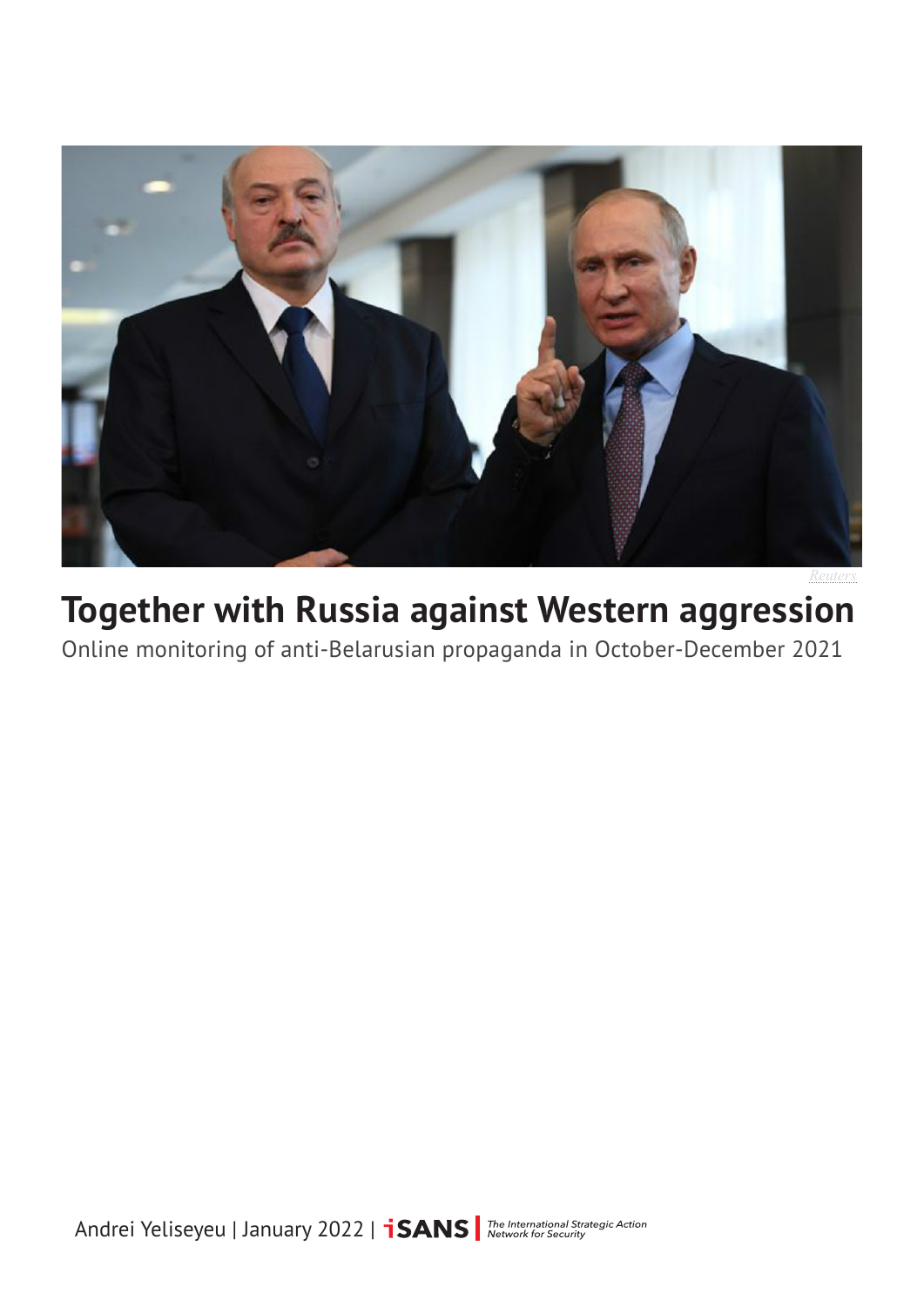# **CONTENT**

| The migration crisis as a creation of the aggressive West                                                                                                                                                                                                                                         |                      |
|---------------------------------------------------------------------------------------------------------------------------------------------------------------------------------------------------------------------------------------------------------------------------------------------------|----------------------|
| In the name of their salvation, the West attacks Belarus<br>Together against a common enemy!<br><u>Interviewed</u> and the set of the set of the set of the set of the set of the set of the set of the set of the set of the set of the set of the set of the set of the set of the set of the s | $\overline{4}$<br>-5 |
|                                                                                                                                                                                                                                                                                                   |                      |
| Remnants of "multi-vector" foreign policy and the issue of Crimea                                                                                                                                                                                                                                 | $\overline{7}$       |
| The new constitution is a pig in a poke <b>Section</b> 2 and 2 and 3 and 3 and 3 and 3 and 3 and 3 and 3 and 3 and 3 and 3 and 3 and 3 and 3 and 3 and 3 and 3 and 3 and 3 and 3 and 3 and 3 and 3 and 3 and 3 and 3 and 3 and 3 an                                                               |                      |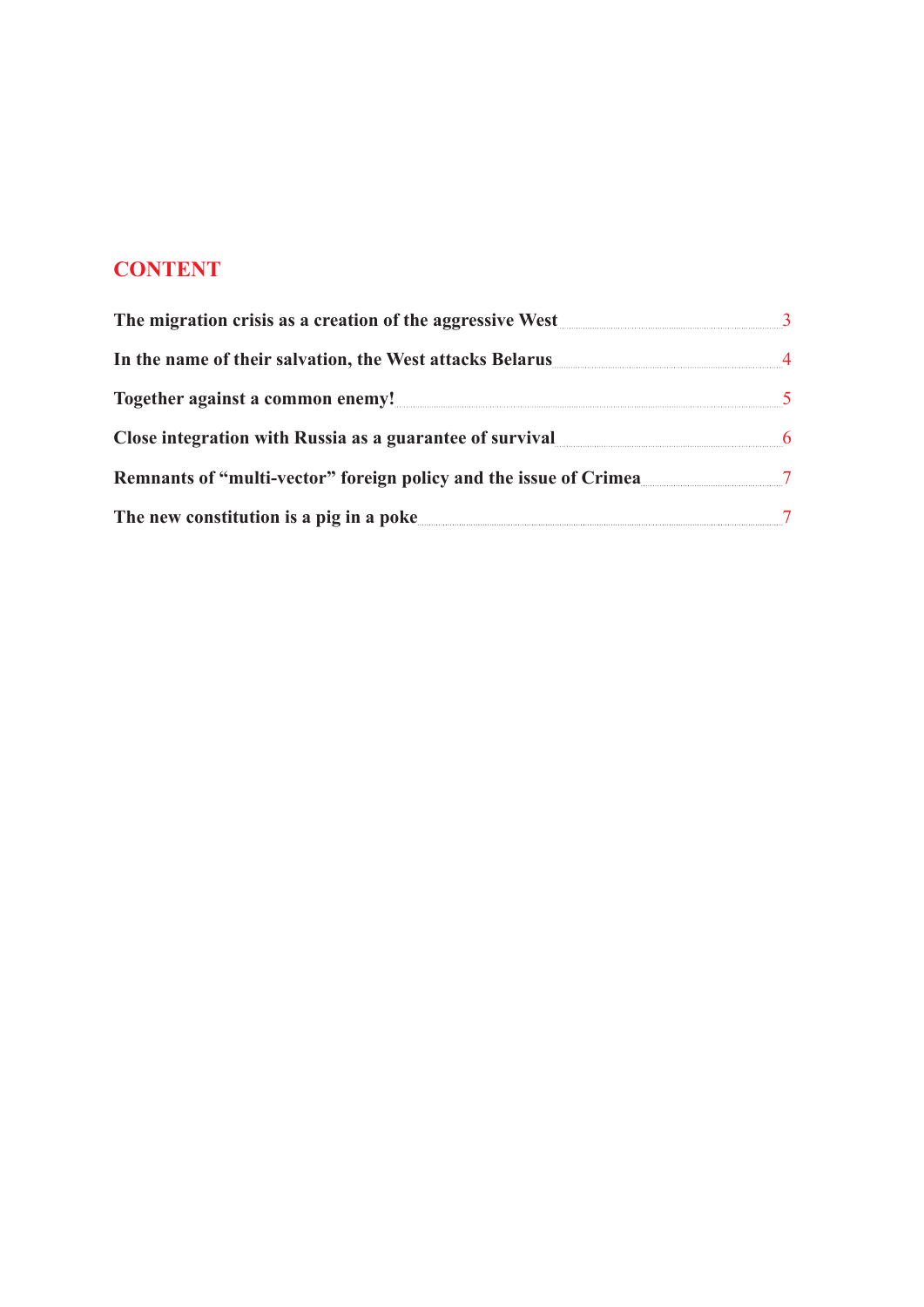### <span id="page-2-0"></span>**The migration crisis as a creation of the aggressive West**

The topic of the migration crisis on the border between Belarus and EU countries received active coverage in the fourth quarter of 2021. Pro-Kremlin websites presented Belarus as a victim of the aggressive and insidious designs of the West, which is attempting to unleash a regional or even global military conflict.

It is alarming that the "soft" version of the responsibility of the West (which, they say, destroyed prosperous Syria, Libya, and Iraq) has replaced the notion regarding the humanproduced nature of the crisis, which is supposedly a part of the Western "hybrid" war against Russia and Belarus and, at the same time, a preliminary phase for the start of a full-scale invasion.

The thread of denying Minsk's participation in unleashing the crisis continued, while months earlier the idea of the crisis as an effective tool to "punish" EU countries for their sanctions policy was quite popular. [One propaganda resource points the finger at Soros](https://cont.ws/@Dewsa/2137745):

"The accusation levied against Minsk of bringing in illegal migrants to storm the Polish and Lithuanian borders is absolutely false. This was done by the Soros migration mafia, which has already flooded Europe in other ways with millions of migrants hostile to it, seeking its social benefits and not respecting local customs."

"If the European authorities ever recognize that the migration flow is the result of their own irresponsible actions, they will quickly be able to overcome the internal crisis in the EU. But it seems that they themselves are not interested in this," Sputnik Belarus [writes](https://sputnik.by/20211105/belgiyskiy-shokolad-s-gorchitsey-polexit-pri-chem-zdes-sanktsii-protiv-belarusi-1057693772.html).

Another [Sputnik publication](https://sputnik.by/20211114/my-znali-chto-eto-terroristy-evropa-vinit-minsk-v-tom-chto-natvorila-1057920220.html) echoes this sentiment, placing blame for migration flows on EU political approaches: "Any country that does not please the EU can become a target for thousands of illegal immigrants who want a 'better life for their children.' And Russia is no exception. Destabilization (or new sanctions) will be required, and this is when migration flows at the borders will appear."

However, according to many propaganda stories, the West is already trying to attack Russia through the current migration situation in Belarus. For example, Ukraina.ru, owned by the Russia Today news agency, [sees](https://ukraina.ru/exclusive/20211115/1032664531.html) it as an artificial pretext for the West to impose new anti-Russian sanctions:

"Knowing that Russia will support Belarus as a partner in the union state no matter what, Brussels would not miss the opportunity to create a reason – unjustified – for the next expansion of anti-Russian sanctions, and therefore seeks to drag it into the story of the migration crisis through any means possible."

RIA FAN, through the opinion of an anonymous user, [promotes](https://riafan.ru/1545598-chitateli-le-figaro-raskritikovali-vlasti-es-za-situaciyu-s-migrantami) an unusual version of France's role: "The user *nsolvabulator* noted that all immigrants are in the end sent to the UK. Therefore, it makes sense to ask if French President Emmanuel Macron is involved in the smuggling of people through his state."

Meanwhile, the website Ukraina.ru [saw](https://ukraina.ru/exclusive/20211112/1032653318.html) the hand of Kyiv in the migration crisis: "According to American officials, Russia, taking advantage of the difficult situation on the border between Belarus and Poland, is allegedly preparing an attack on Ukraine. However, just the same, Kyiv will make use of the migration crisis in Eastern Europe."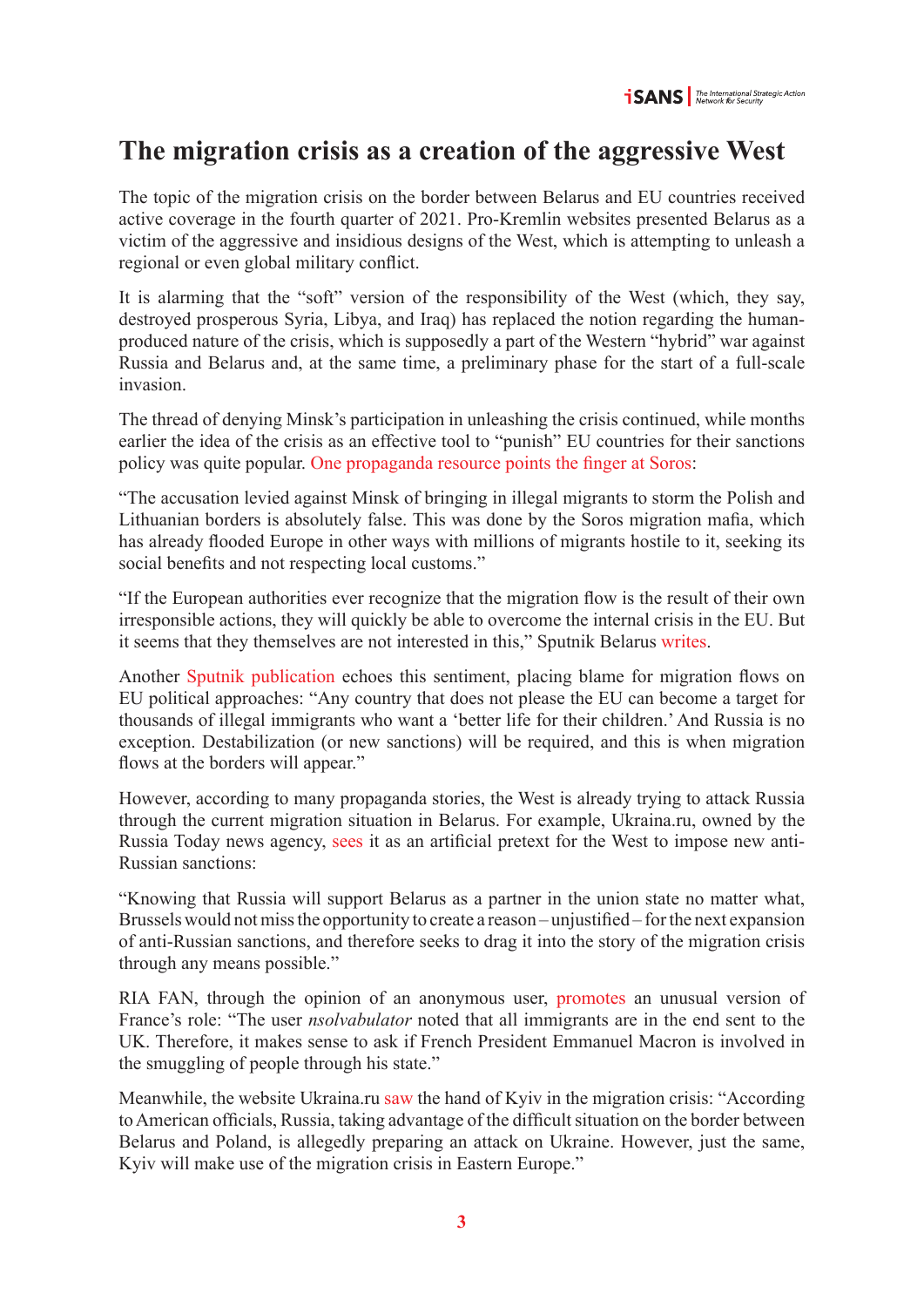<span id="page-3-0"></span>But even this, according to propaganda resources, is not so bad since the West is supposedly fanning a real war with Russia through the migration situation. "The Baltic countries and especially Poland are interested in the escalation of the situation on the eastern borders of the EU, and this makes a military conflict in the region all the more likely," [writes RuBaltic.](https://www.rubaltic.ru/article/politika-i-obshchestvo/20211109-belarus-vplotnuyu-podoshla-k-voennomu-konfliktu-s-polshey-i-pribaltikoy/)

True, such an aggressive policy towards Belarus and Russia does not promise anything good for them, Imhoclub [reassures](https://imhoclub.by/ru/material/krizis_na_granice_21_11) readers: "In the medium term, if the Poles fail to change the Belarusian leadership, the EU will try to change the leadership of Poland. And for this, a 'color revolution' is not needed as in Belarus. It would be enough just to cut off European subsidies to them, through which Poland once became a showcase for the whole of Eastern Europe."

At the same time, propaganda continued its favorite practice of comparing contemporary Western countries with Nazis and Fascists while accusing them of double standards. "Eurocrats still turn a blind eye to the system of humiliation and extermination of refugees organized by Eastern European EU members on their borders. Arrogant Europeans practice a religion of hypocrisy and double standards," [writes Imhoclub](https://imhoclub.by/ru/material/situacija_s_migrantami_na_polskoj_granice).

# **In the name of their salvation, the West attacks Belarus**

According to pro-Kremlin websites, the collapse of the West is not a distant prospect, but a current reality. To stop the destructive processes, Western countries create an external enemy out of thin air and pounce on it reveal propaganda resources (hence the problems in Belarus, goes the big conspiracy).

"From the very beginning of the wave of sanctions, it was obvious that the Belarus issue was being used as a cementing factor in European political methods, allowing at least for a retouching of internal discord in the EU," [Sputnik Belarus explains](https://sputnik.by/20211105/belgiyskiy-shokolad-s-gorchitsey-polexit-pri-chem-zdes-sanktsii-protiv-belarusi-1057693772.html).

Moreover, political "discord" is only part of the problem. Europeans are getting poorer and, [it turns out,](https://ria.ru/20211006/ekonomika-1753216397.html) suffering from a shortage of goods, including paper:

"What is happening in this world with the seemingly rich, seemingly civilized who never knew what scarcity and lines were for the last eighty or so years? Globalism is simply dying."

In the U.S., the situation is [even more critical:](https://sputnik.by/20211005/amerika-tschetno-pytaetsya-spastis-ot-defolta-1056968642.html) "The country, which by inertia is called the first economy in the world, is on the verge of very real default. Discouraged Americans are frantically looking for ways to escape."

Instead of recognizing internal problems and resolving them, Western countries prefer to create them for other countries, primarily for Russia. In the "anti-Russian" strategy, a special role is [assigned](https://sputnik.by/20211012/knut-ili-pechenki-chto-na-samom-dele-vezet-nuland-v-rossiyu-1057127445.html) to Belarus and Ukraine:

"They [the U.S.] will try to use the Ukrainian card for as long as possible to contain, demonize, and weaken Russia. No options for 'exchanges' (e.g., we give you Ukraine, and you give us a weakening of the Russian-Chinese alliance) are possible."

Ukraina.ru [develops this idea](https://ukraina.ru/exclusive/20211022/1032514933.html) in relation to Belarus: "Naturally, the U.S. does not care about the fate of ordinary Belarusians, like the fate of the inhabitants of Afghanistan, and the only point of implementing foreign policy regarding Belarus is an attempt to turn it into a second Ukraine."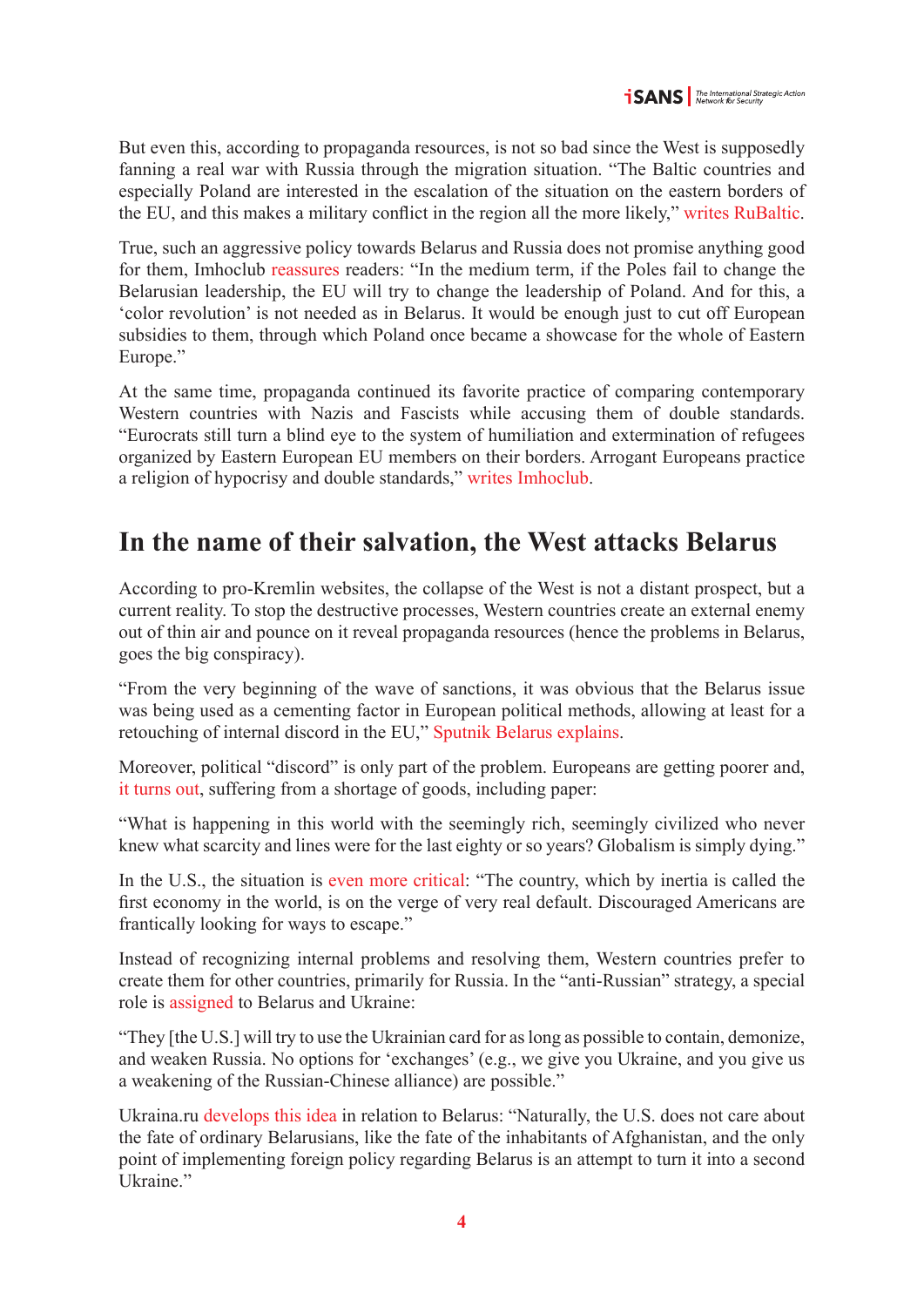<span id="page-4-0"></span>As usual, the [Telescope website](https://teleskop.media/2021/10/31/belorusskij-uchyonyj-glavnaya-evropejskaya-tsennost-eto-rusofobiya/) provides readers with the most colorful description of what is happening:

"The fact is that all this is directed against Russia. And everything that is directed against Russia is like a balm for the soul for Western politicians. Russophobia is *the* Western value and one it imposes on other countries. It should be recognized that the modern Western Napoleons are very impressed by the militant cliques of Bandera, Polish-gentry, and Baltic evil spirits regarding their campaign against Moscow and the destruction of the Kremlin."

Sometimes propaganda resources use outlandish arguments relative to people and movements they hate. [Telescope](https://teleskop.media/2021/12/16/ukrainskie-natsisty-nastoyashhie-vragi-beloj-rasy/), for example, criticizes "Ukrainian nationalists" from a racial point of view, calling them "enemies of the white race":

"This is exactly how today's Ukrainian nationalists act, who are in fact traitors to the white race. They are fighting against white Russian people in the interests of the globalists. And globalists, that is, the leadership of Western countries, are promoting a distinctly anti-white agenda – LGBT, BLM, and migrants. It turns out that Ukrainian nationalists are the enemies of the white race."

#### **Together against a common enemy!**

Many propaganda stories did not forget to mention Alexander Lukashenko's statements regarding the possibility of deploying Russian nuclear weapons in Belarus. "No one should forget that Russia is a nuclear power. And its nuclear guarantees also apply to allied Belarus," [reminds Imhoclub](https://imhoclub.by/ru/material/voennaja_sfera_kak_lokomotiv_integracii_rossii_i_belarusi).

The more arrogant the "aggressive West" becomes, the more serious will be the reciprocal steps Minsk and Moscow take, [explains EADaily:](https://eadaily.com/ru/news/2021/10/23/novaya-voennaya-doktrina-soyuznogo-gosudarstva-v-chem-osobennost-situacii)

"The geopolitical situation around Belarus and Russia continues to become more and more aggressive towards the two allied states. Sanctions pressure, Russophobia, incessant accusations of various kinds, as well as the increased presence of the American military in Eastern Europe under the cover of NATO — all this and much more is pushing Minsk and Moscow to take retaliatory steps."

EADaily even prepared for Belarus the Cuba's role in the framework of a hypothetical nuclear crisis in a [article with the telling title](https://eadaily.com/ru/news/2021/12/25/mir-na-poroge-novogo-karibskogo-krizisa-pri-chem-zdes-belorussiya) "The world is on the verge of a new Caribbean crisis. What does Belarus have to do with it?"

The aggressive West will stop at nothing in its desire to destroy Russia, [Sputnik](https://sputnik.by/20211112/dlya-chego-rossiyskie-belye-lebedi-otrabatyvayut-udary-na-poligonakh-belarusi-1057901738.html) claims: "NATO is calling for preparations for a long struggle with Russia, the world's largest nuclear power and a permanent member of the UN Security Council, hoping for Russia's natural collapse and an unclear future."

Unlike the increasingly unpredictable hostile actions of the West, Russia retains its common sense and will place nuclear weapons in Belarus only if the situation continues to develop. "Once again, it is worth emphasizing that such a step will be possible and justified only in the event of a real deployment of nuclear weapons in Poland," [predicts Ukraina.ru](https://ukraina.ru/exclusive/20211207/1032816254.html).

In taking the initiative to accept Russian nuclear weapons, Belarus thereby not only helps Russia, but also protects China, [explains Imhoclub:](https://imhoclub.by/ru/material/alekseev_leopardi_i_raduzhnie_prognozi_ot_radio_svoboda) "Therefore, Lukashenko talks not only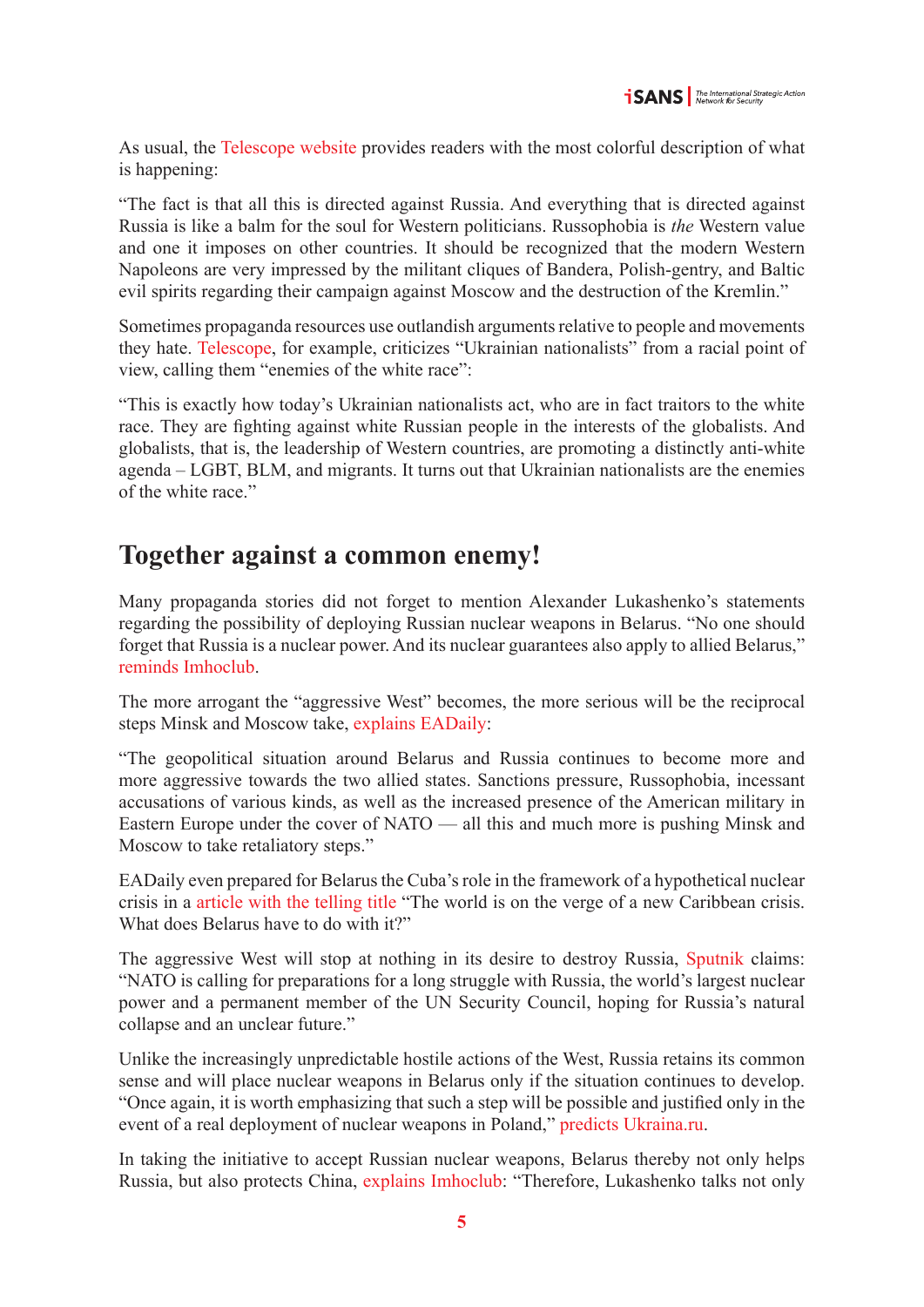<span id="page-5-0"></span>about an outpost of Russia, but about an outpost of Eurasia. Surprising as it may seem to Radio Liberty, today we are also defending the interests of the PRC."

#### **Close integration with Russia as a guarantee of survival**

One of the traditional messages from pro-Kremlin media is the assertion that there is absolutely no alternative to Belarus's development without close integration with Russia (or even as a part of it). These claims took on a new breath in connection with the signing on November 4 of a secret package of integration agreements between Belarus and Russia.

"The signing of 28 programs has become a visible manifestation of the state's will for union building. That the potential of the Union's economy is far from realized suggests that the limits of its growth are not even visible yet and that we are only at the beginning of the journey," [writes Sputnik Belarus](https://sputnik.by/20211112/perezagruzka-osobogo-znacheniya-kakovy-predely-rosta-u-soyuznoy-ekonomiki-1057897423.html).

Interestingly, the topic of close integration with Russia is intertwined with Western sanctions in most publications, as if this is the last weighty argument to give integration its most decisive impetus.

"Belarus is catastrophically late with integration. This is the only escape from inevitable sanctions," [says Sonar2050.](https://www.sonar2050.org/publications/neizbejnye-sankcii-protiv-minska/) As is clear, sanctions are presented as an evil from which Belarus needs to be saved. From a [column in Sputnik Belarus](https://sputnik.by/20211209/dyryavyy-paket-antibelorusskie-sanktsii-razvivayut-evraziyskuyu-integratsiyu-1058576690.html), it follows that Western sanctions are even useful, since they benefit Eurasian integration: "External sanctions have become a significant incentive for Eurasian integration."

The positive effect of Western sanctions for the rapprochement of the two countries was also cited by [Imhoclub:](https://imhoclub.by/ru/material/integracionnij_format_suverennosti)

"We have something to respond with to economic sanctions. The same Poles who threaten to block the border will also receive damage from them. The close convergence of the economies of Belarus and Russia will help us overcome the consequences of these sanctions. Western pressure brings us closer, helps us to understand each other as much as possible, to find common solutions. This was precisely what was seen in Alexander Lukashenko's interview with Dmitry Kiselev."

We need to deepen integration with Russia right here and now, as further delay will be disastrous, [Imhoclub writes with urgency:](https://imhoclub.by/ru/material/union_state_ili_novaja_jugoslavija)

"Without the Union with Russia, this model is not viable, because we are co-dependent cooperatively. That is why now the fundamental task is to build effective economic integration with the Russia precisely in the interests of the social state and path."

The topic of sanctions also allowed propaganda websites to make fun of Western countries: they can't even impose sanctions normally, and the more they try to isolate Belarus, the greater the reverse effect.

"The words of a famous song from a Soviet movie come to mind: "Whatever they do, things don't work out." They lobbied for sanctions against Belarus and increased imports of Belarusian products. They declared a boycott of the nuclear power plant and ended up increasing imports of Belarusian electricity," [RuBaltic notes](https://www.rubaltic.ru/article/ekonomika-i-biznes/20211019-sanktsii-kuram-na-smekh-litva-rekordnymi-tempami-narashchivaet-import-iz-belarusi/) optimistically.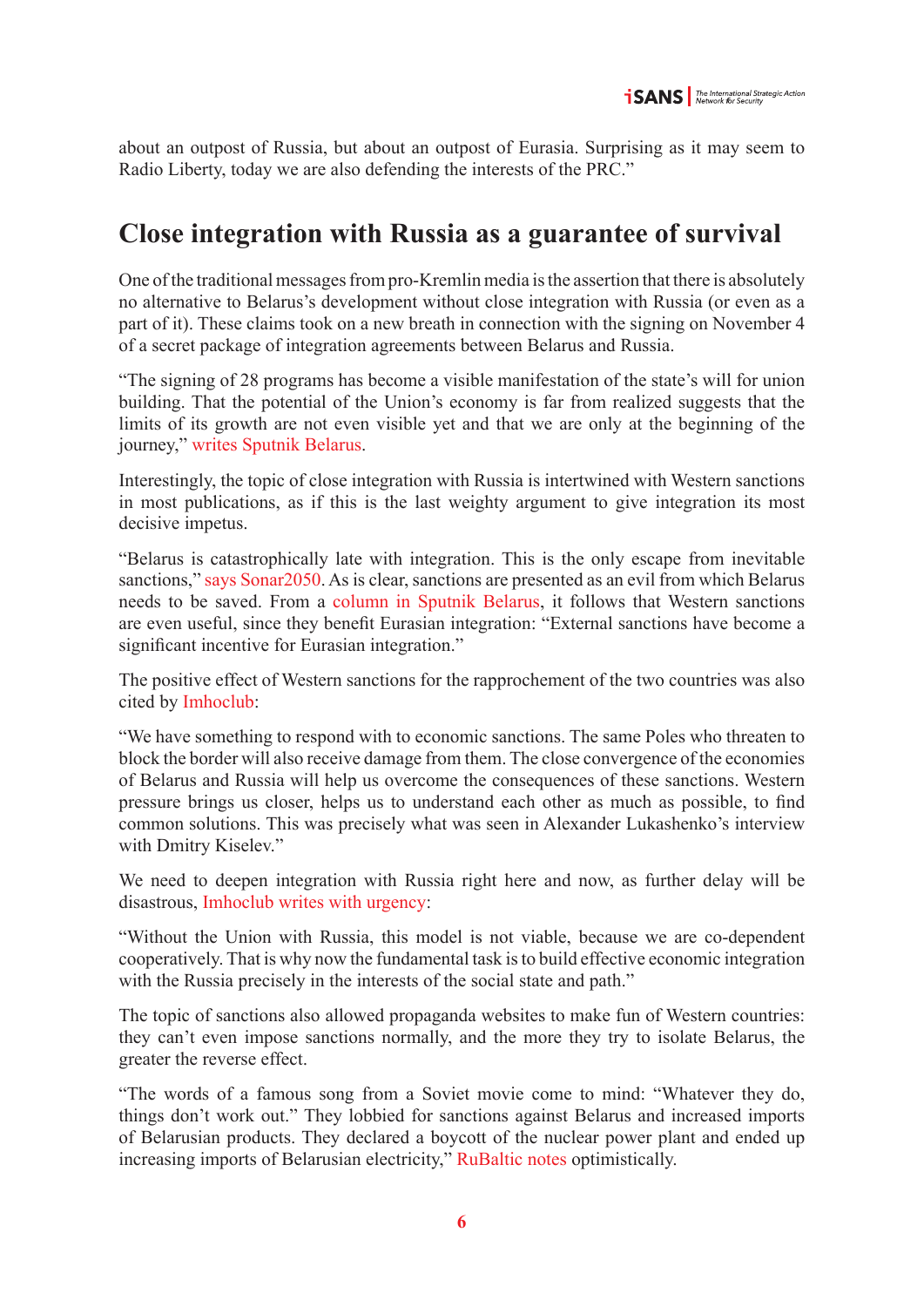## <span id="page-6-0"></span>**Remnants of "multi-vector" foreign policy and the issue of Crimea**

Pro-Kremlin media continue to be perplexed by the lack of unequivocal recognition of Crimea as Russian by Minsk and the remnants of its independent foreign policy. They fear that Lukashenko is in this way leaving open the opportunity to restore relations with the West.

"Minsk still hopes to establish a dialogue with the West, which national authorities have repeatedly emphasized over the past year. In this case, the non-recognition of the status of Crimea serves as a signal that the country is still looking not only to the east," [writes](https://ukraina.ru/exclusive/20211008/1032418622.html)  [Ukraina.ru](https://ukraina.ru/exclusive/20211008/1032418622.html).

Pro-Kremlin media received Lukashenko's statements on Crimea with skepticism and expect him to travel to the peninsula: "The trip to Crimea was listed as a key moment of the election campaign – Crimeans should be aware that in Belarus they want to hear from the authorities official recognition of the [Russian status of the peninsula.](https://eadaily.com/ru/news/2021/10/05/iniciatory-akcii-priznay-krym-iz-belorussii-zaruchilis-podderzhkoy-na-poluostrove)"

The [Regnum website](https://regnum.ru/news/polit/3403907.html) has traditionally taken the toughest stance with its theory of "Lukashenko's departure to the West" and his cooperation with "nationalists":

"The story of TBM and its Novoe Vremya, like the incidents with Yuri Voskresensky and Roman Protasevich, is a kind of invitation to all nationalists to cooperate."

RIA FAN also [suspects](https://riafan.ru/1490545-kogda-i-pochemu-belorussiya-razvernetsya-na-vostok) Lukashenko of duplicity: "When, finally, will Belarus turn around to face its friends and stop demonstrating the notorious multi-vector approach, which some observers call promiscuity?"

Ukraina.ru also [reproaches](https://ukraina.ru/exclusive/20211105/1032606866.html) Belarus for being too "multi-vector":

"In Belarus, moreover, there is Lukashenko with his coveted multi-vector approach, which, judging by cooperation with Ukraine for the sake of the West, he is very, very reluctant to part with. Therefore, as always, he sees in it a lever of pressure on Russia to squeeze out additional preferences for his nation."

"Teleskop" is [even more unequivocal](https://teleskop.media/2021/10/31/poslednij-shans-na-obedinenie-chto-zadumal-lukashenko/) in its assessment: "Lukashenko is sabotaging real integration. He makes promises but does nothing."

At the same time, the detention in Belarus of Komsomolskaya Pravda correspondent Gennady Mozheiko, in addition to the Zapad 2021 exercises, received only fragmentary coverage on propaganda resources.

# **The new constitution is a pig in a poke**

There is no well-coordinated assessment of constitutional "reform" in Belarus among pro-Kremlin media. Several (pro) Russian activists consider its norms to be insufficiently pro-Russian, especially because of the lack of mention of the Union State. In general, many media resources are skeptical about the results of changes in the constitution.

"According to several analysts, no global changes should be expected if constitutional reform in Belarus is completed," [writes EADaily](https://eadaily.com/ru/news/2021/10/16/v-belorussii-gotovyat-reformu-konstitucii-v-chem-ee-osobennosti).